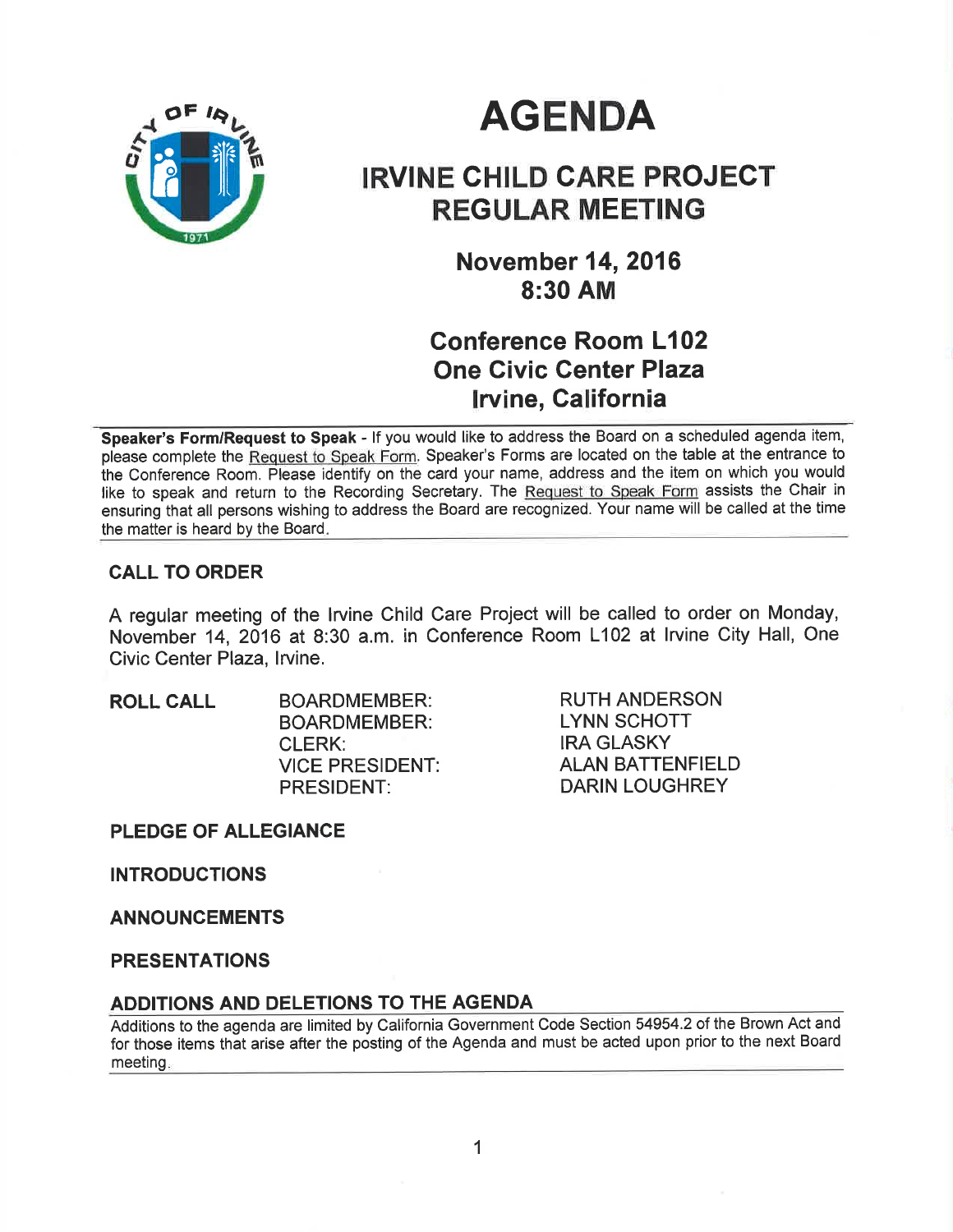## PUBLIC COMMENTS

Any member of the public may address the Board on items within the Board's subject matter jurisdiction, but which are not listed on the Agenda during PUBLIC COMMENTS. However, no action may be taken on matters that are not part of the posted agenda. PUBLIC COMMENTS are scheduled for 30 minutes and are limited to 3 minutes per person.

## CONSENT CALENDAR

All matters listed under Consent Calendar are considered to be routine and enacted by one roll call vote. There will be no discussion of these items unless members of the Board request specific items to be removed from the Consent Calendar for separate discussion. Any member of the public may address the Board on items on the Consent Calendar. Public comments on any item or items on the consent calendar are limited to three minutes per speaker. lf you wish to speak to a particular item or items, please complete a Speakers Form and submit to Recording Secretary

## 1. APPROVAL OF IRVINE CHILD CARE PROJECT (ICCP) MINUTES

## AGTION:

- 1) Approve minutes of the lrvine Child Care Project regular meeting of September 12, 2016.
- 2) Approve minutes of the lrvine Child Care Project special meeting of October 17,2016.

#### $2.$ WARRANT REQUEST - CHILD DEVELOPMENT CENTERS, INC.

RECOMMENDED ACTION: Approve payment of \$34,673.38 to Child Development Centers, lnc. for child care development services for September 1- 30,2016.

#### 3. WARRANT REQUESTS - IRVINE CHILDREN'S FUND (ICF) SCHOLARSHIPS

RECOMMENDED AGTION: Approve payments for warrants totaling the amount of \$8,639.10 for ICF Scholarships during the month of September 2016.

- . \$5,167.10 to Rainbow Rising
- $\bullet$  \$1,115.25 to Kids Stuff
- $\bullet$  \$1,052.50 to Koala Klub
- . \$1 ,304.25 to Child Development Centers, lnc.
- **S** 0.00 to Creekers Club<br> **S** 0.00 to Dolphin Club
- 0.00 to Dolphin Club

#### 4. WARRANT REQUESTS - ICCP SCHOLARSHIPS

RECOMMENDED AGTION: Approve payments for warrants totaling the amount of \$105.00 for ICCP Scholarships during the month of September 2016.

- 0.00 to Rainbow Rising  $\bullet$  S
- 0.00 to Kids Stuff  $\bullet$  \$
- 0.00 to Koala Klub  $\bullet$  \$
- 0.00 to Child Development Centers, Inc o\$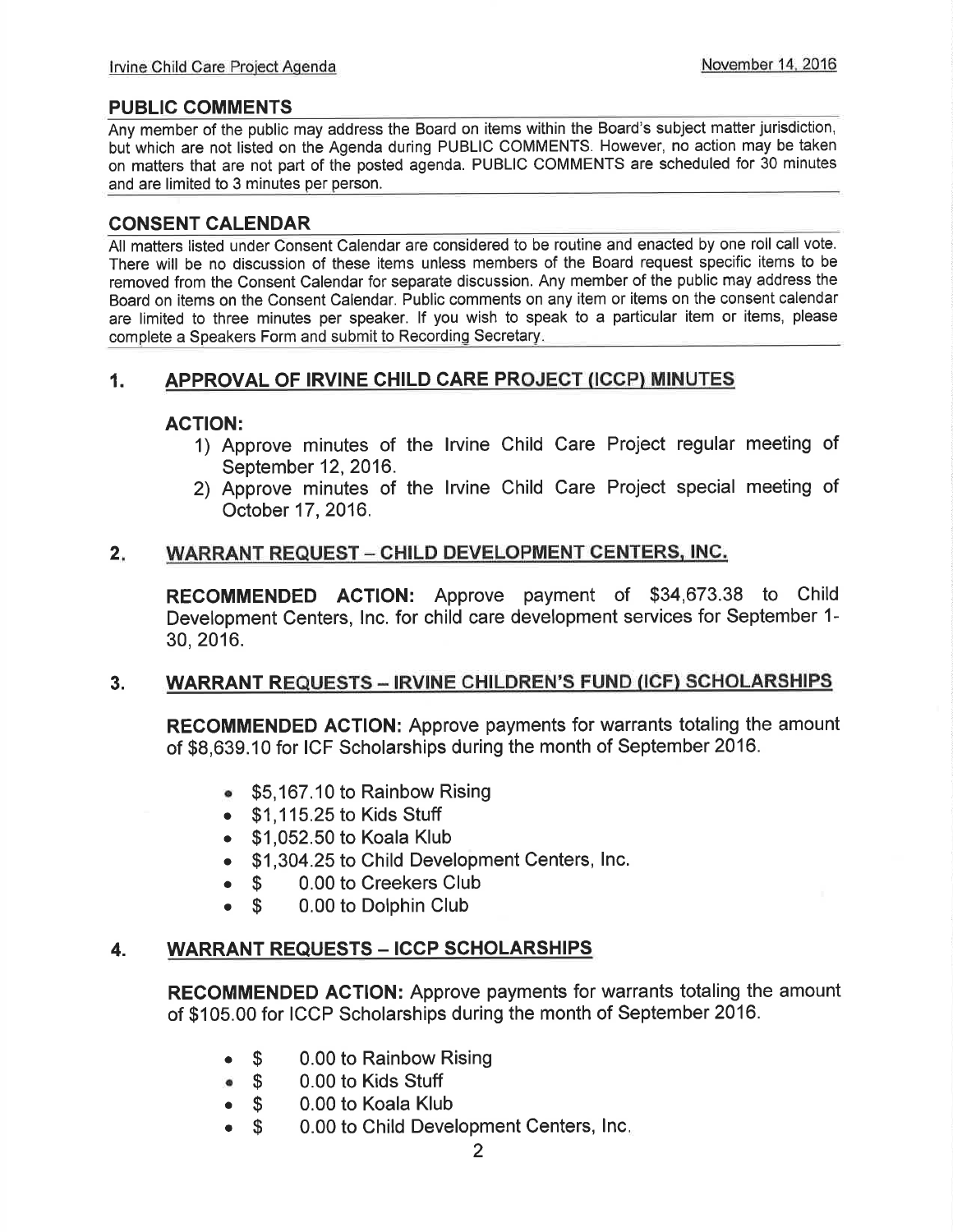- o \$ 105.00 to Creekers Club
- $\bullet$  S 0.00 to Dolphin Club

## 5. WARRANT REQUEST - IRVINE UNIFIED SCHOOL DISTRICT (IUSD)

RECOMMENDED AGTION: Approve payment of \$59,977.25 tor Facilities and Financial Support Services, Utilities, Custodial Services, Custodial Equipment Amortization and payment for sale of IUSD-owned portables to ICCP for the month of September 2016.

- \$35,200.08 for Custodial Services
- \$ 675.00 for Custodial Equip Amortization
- . \$10,589.42 for Payment of Portable Purchase
- $\bullet$  \$ 7,262.75 for Utilities
- \$ 6,250.00 for Facilities & Financial Support

## 6. WARRANT REQUEST - CITY OF IRVINE

REGOMMENDED ACTION: Approve payment of \$14,013.10 to the City of lrvine for Program Administration, Grant Administration and Supplies for the month of September 2016.

- . \$13,143.72 for Program Administration
- \$ 869.38 for Grant Administration<br>• \$ 0.00 for Supplies
- o \$ 0.00 for Supplies

## 7. ICCP PAYMENTS FOR OCTOBER 2016

RECOMMENDED AGTION: Review and approve October 2016 payments attached.

#### 8. DEPOSIT OF SCHOLARSHIP FUNDS FROM ICF

RECOMMENDED ACTION: Authorize the deposit of funds from ICF into the appropriate account as follows:

| $\bullet$ \$21,399.65 | 01-005-712-00-8699 |
|-----------------------|--------------------|
| $\bullet$ \$14,462.22 | 01-005-712-00-8689 |

## 9. DEPOSIT OF STATE GRANT APPORTIONMENT

REGOMMENDED ACTION: Authorize the deposit of grant funds from the State Department of Education into the appropriate accounts as follows:

| $\bullet$ \$26,411.00 | 01-005-50100-8290 |
|-----------------------|-------------------|
| $\bullet$ \$12,132.00 | 01-005-50100-8290 |
| \$49,815.00           | 01-005-50100-8590 |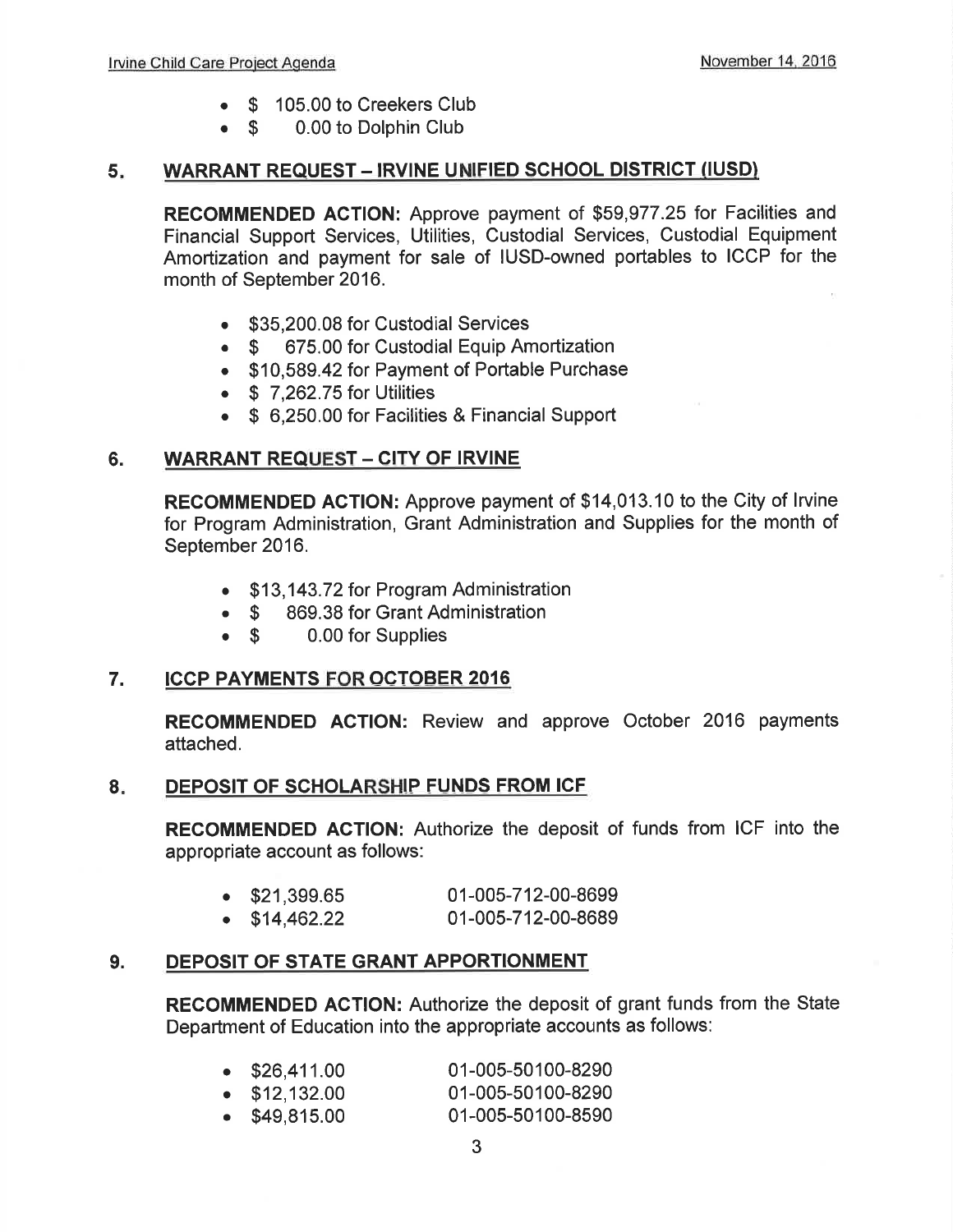#### BOARD BUSINESS

#### 1. IRVINE CHILD CARE PROJECT 2OI7 MEETING SCHEDULE

RECOMMENDED ACTION: Approve the Irvine Child Care Project 2017 meeting schedule.

#### SELECTION PROCEDURE FOR NEW PROVIDER AT CULVERDALE **ELEMENTARY** 2.

RECOMMENDED AGTION: Submitted for Board's information

## 3. IRVINE CHILD CARE PROJECT PURCHASE OF SAFETY AND SECURITY MATERIALS

RECOMMENDED AGTION: Approve the plan to spend \$3,723.19 for the purchase of lD cards and clips, lanyards and safety vests for each child care site.

## 4. IRVINE CHILD CARE PROJECT FISCAL YEAR 2016-17 FACILITY REHABILITATION AND REPAIR PLAN

#### RECOMMENDED ACTION:

- 1) Approve the lrvine Child Care Project FY 2016-17 Facility Rehabilitation and Repair Plan to spend \$106,000 of the budgeted \$120,000.
- 2) Direct staff to return to the Board for approval of allocating the remaining unallocated \$14,000 for any amount above \$10,000, per site per project, unless the project is a health and safety issue.

#### REPORTS

#### 1. FACILITIES AND BUDGET REPORT - JOHN FOGARTY

#### 2. ICCP ADMINISTRATOR'S REPORT - TRACI STUBBLER

#### ADJOURNMENT

Next Regular Board Meeting: Monday, January 9,2017, at 8:30 a.m., City of lrvine, One Civic Center Plaza, Conference Room L102, Irvine, California.